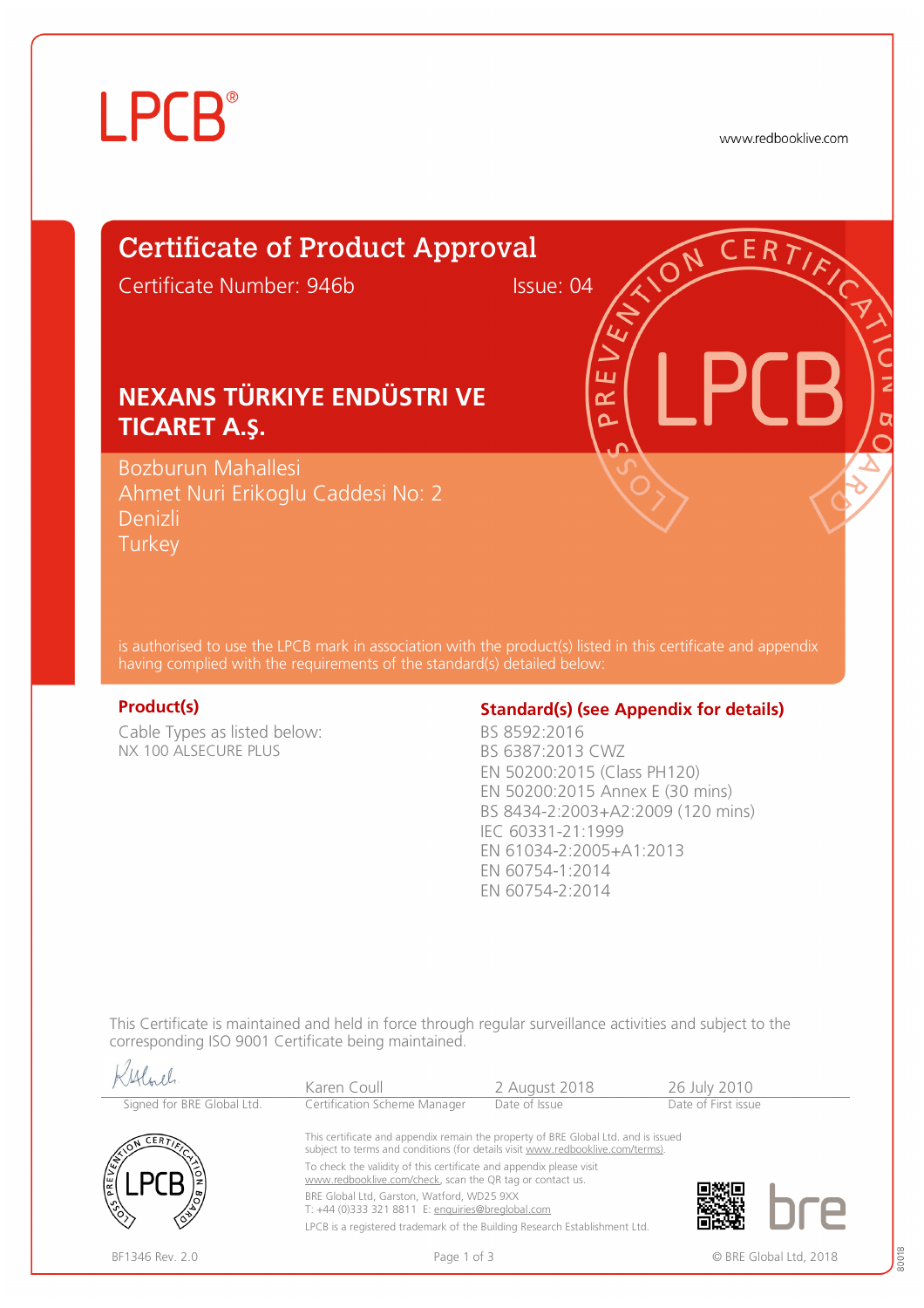# **LPCB**®

## Appendix to Certificate No: 946b Issue: 04 **NEXANS TÜRKIYE ENDÜSTRI VE TICARET A.Ş.**

| Product name                                         |                                    |                |                           |                            |                          | LPCB Ref.<br>No.            |                |                                |
|------------------------------------------------------|------------------------------------|----------------|---------------------------|----------------------------|--------------------------|-----------------------------|----------------|--------------------------------|
| NX 100 ALSECURE PLUS                                 |                                    |                |                           |                            |                          |                             | 946B/01        |                                |
| Nominal<br>csa of<br>conductor<br>(mm <sup>2</sup> ) | Core<br>Construction<br>See note 1 | <b>BS 8592</b> | BS 6387<br>See note 2 & 3 | EN 50200<br>See note 4 & 5 | <b>BS</b><br>8434-2      | EN 60754-<br>$\overline{2}$ | EN 61034-<br>2 | IEC 60331-<br>21<br>See note 6 |
| 1.5                                                  | One                                | Complies       | C, W, Z                   | PH120<br>Annex E           | 120<br>mins              | Complies                    | $>60\%$        | Complies                       |
| 2.5                                                  | One                                | Complies       | C, W, Z                   | PH120<br>Annex E           | 120<br>mins              | Complies                    | $>60\%$        | Complies                       |
| 4.0                                                  | One                                | Complies       | C, W, Z                   | PH120<br>Annex E           | 120<br>mins              | Complies                    | $>60\%$        | Complies                       |
| 6.0                                                  | One                                | Complies       | C, W, Z                   | PH120<br>Annex E           | 120<br>mins              | Complies                    | $>60\%$        | Complies                       |
| 10                                                   | One                                | Complies       | C, W, Z                   | PH120<br>Annex E           | 120<br>mins              | Complies                    | $>60\%$        | Complies                       |
| 16                                                   | One                                | Complies       | C, W, Z                   | PH120<br>Annex E           | 120<br>mins              | Complies                    | $>60\%$        | Complies                       |
| 25                                                   | One                                | Complies       | C, W, Z                   | PH120<br>Annex E           | 120<br>mins              | Complies                    | $>60\%$        | Complies                       |
| 35                                                   | One                                | Complies       | C, W, Z                   | PH120<br>Annex E           | 120<br>mins              | Complies                    | $>60\%$        | Complies                       |
| 50                                                   | One                                | Complies       | C, W, Z                   | PH120<br>Annex E           | 120<br>mins              | Complies                    | $>60\%$        | Complies                       |
| 70                                                   | One                                | Complies       | C, W, Z                   | PH120<br>Annex E           | 120<br>mins              | Complies                    | $>60\%$        | Complies                       |
| 95                                                   | One                                | Complies       | C, W, Z                   | PH120<br>Annex E           | $\overline{\phantom{a}}$ | Complies                    | $>60\%$        | Complies                       |

This Certificate is maintained and held in force through regular surveillance activities and subject to the corresponding ISO 9001 Certificate being maintained.

|                            | Karen Coull                                                                                                                                                                   | 2 August 2018 | 26 July 2010        |  |  |  |  |
|----------------------------|-------------------------------------------------------------------------------------------------------------------------------------------------------------------------------|---------------|---------------------|--|--|--|--|
| Signed for BRE Global Ltd. | Certification Scheme Manager                                                                                                                                                  | Date of Issue | Date of First issue |  |  |  |  |
| $CER$ $\overline{r}$       | This certificate and appendix remain the property of BRE Global Ltd. and is issued<br>subject to terms and conditions (for details visit www.redbooklive.com/terms).          |               |                     |  |  |  |  |
| PREV                       | To check the validity of this certificate and appendix please visit<br>www.redbooklive.com/check, scan the QR tag or contact us.                                              |               |                     |  |  |  |  |
|                            | BRE Global Ltd, Garston, Watford, WD25 9XX<br>T: +44 (0)333 321 8811 E: enquiries@breglobal.com<br>LPCB is a registered trademark of the Building Research Establishment Ltd. |               |                     |  |  |  |  |
|                            |                                                                                                                                                                               |               |                     |  |  |  |  |

BF1346 Rev. 2.0 **Page 2 of 3** Page 2 of 3 **CONFINGUARY CONFINENT** CONFIDENTIAL REGIONAL Ltd, 2018

80018